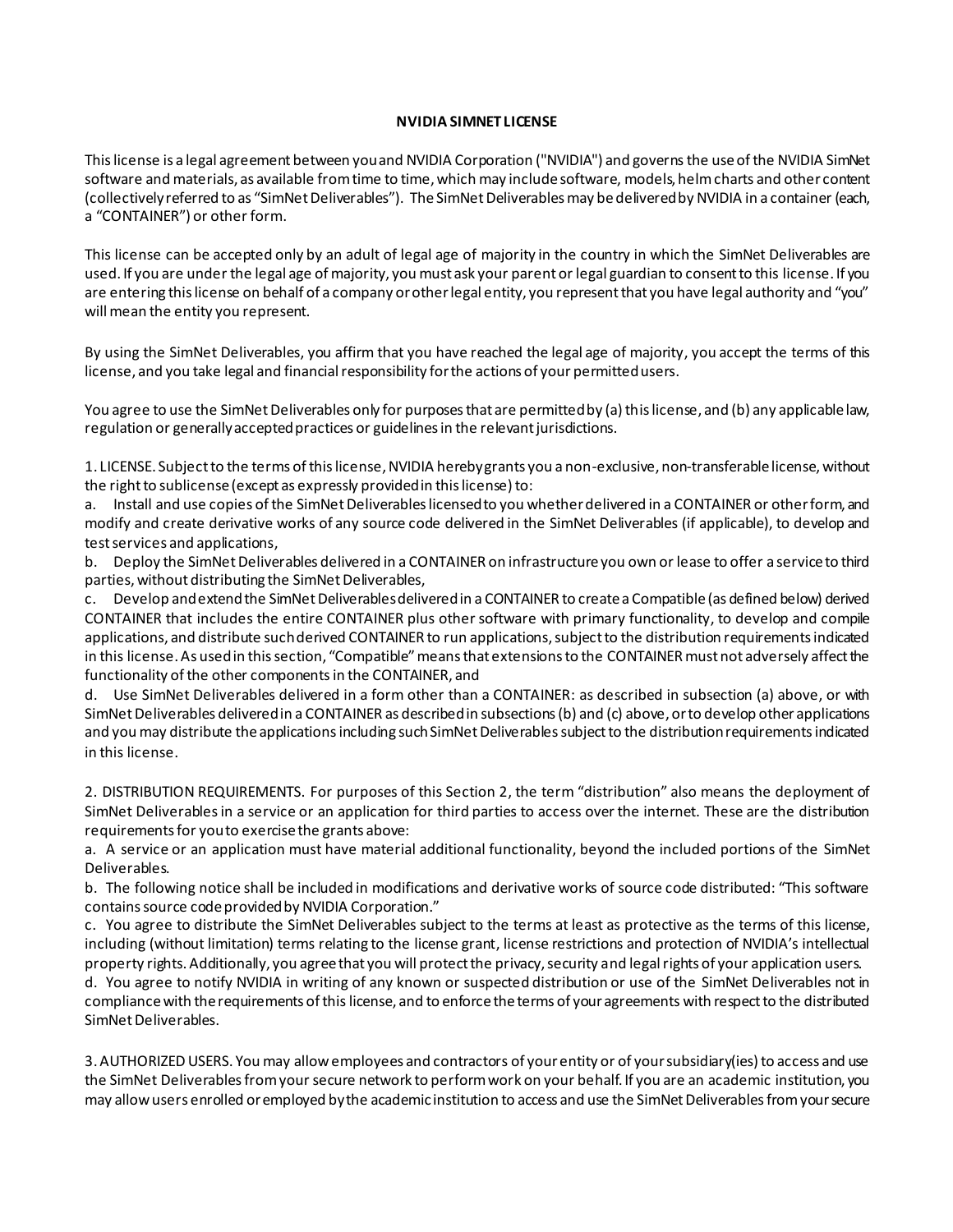network. You are responsible for the compliance with the terms of this licenseby your authorized users.

4. LIMITATIONS. Your license to use the SimNet Deliverables is restricted as follows:

a. The SimNet Deliverables are licensed for you to develop services and applications only for their use in systems with NVIDIA GPUs.

b. You may not reverse engineer, decompile or disassemble, or remove copyright or other proprietary notices from any portion of the SimNet Deliverables or copies of the SimNet Deliverables.

c. Except as expressly provided in this license, you may not copy, sell, rent, sublicense, transfer, distribute, modify, or create derivative works of any portion of the SimNet Deliverables. For clarity, you may not distribute or sublicense the SimNet Deliverablesas a stand-alone product.

d. Unless you have an agreement with NVIDIA for this purpose, you may not indicate that a service or an application created with the SimNet Deliverables is sponsored or endorsed by NVIDIA.

e. You may not bypass, disable, or circumvent any technical limitation, encryption, security, digital rights management or authentication mechanism in the SimNet Deliverables.

f. You may not replace any NVIDIA software components in the SimNet Deliverables that are governed by this license with other software that implements NVIDIA APIs.

g. You are not permitted to disclose the results of any benchmarking or other competitive analysis relating to the SimNet Deliverables without the prior written permission from NVIDIA.

h. You may not use the SimNet Deliverables in any manner that would cause it to become subject to an open source software license. As examples, licenses that require as a condition of use, modification, and/or distribution that the SimNet Deliverables be: (i) disclosed or distributed in source code form; (ii) licensed for the purpose of making derivative works; or (iii) redistributable at no charge.

i. Unless you have an agreement with NVIDIA for this purpose, you may not use the SimNet Deliverables with any system or application where the use or failure of the system or application can reasonably be expected to threaten or result in personal injury, death, or catastrophic loss. Examples include use in avionics, navigation, military, medical, life support or other life critical applications. NVIDIA does not design, test or manufacture the SimNet Deliverablesfor these critical uses and NVIDIA shall not be liable to you or any third party, in whole or in part, for any claims or damages arising from such uses.

j. You agree to defend, indemnify and hold harmless NVIDIA and its affiliates, and their respective employees, contractors, agents, officers and directors, from and against any and all claims, damages, obligations, losses, liabilities, costs or debt, fines, restitutions and expenses (including but not limited to attorney's fees and costs incident to establishing the right of indemnification) arising out of or related to your use of the SimNet Deliverables outside of the scope of this license, or not in compliance with its terms.

5. UPDATES. NVIDIA may, at its option, make available patches, workarounds or other updates to the SimNet Deliverables. Unless the updates are provided with their separate governing terms, they are deemed part of the SimNet Deliverables licensed to you as provided in this license. You agree that the form and content of the SimNet Deliverables that NVIDIA provides may change without prior notice to you. While NVIDIA generally maintains compatibility between versions, NVIDIA may in some cases make changes that introduce incompatibilities in future versions of the SimNet Deliverables.

6. SAMPLES. With respect to source code samples licensed to you, NVIDIA and its affiliates are free to continue independently developing source code samples and you covenant not to sue NVIDIA, its affiliates or their licensees with respect to later versions of NVIDIA released source code samples.

7. PRE-RELEASEVERSIONS. SimNetDeliverables versions identified as alpha, beta, preview, early access or otherwise as prerelease may not be fully functional, may contain errors or design flaws, and may have reduced or different security, privacy, availability, and reliability standards relative to commercial versions of NVIDIA software and materials. You may use prerelease SimNet Deliverables versions at your own risk, understanding that these versions are not intended for use in production or business-critical systems. NVIDIA may choose not to make available a commercial version of any pre-release SimNet Deliverables. NVIDIA may also choose to abandon development and terminate the availability of pre-release SimNet Deliverablesat any time without liability.

8. COMPONENTS UNDER OTHER LICENSES. The SimNet Deliverables may include NVIDIA or third-party components with separate legal notices or terms as may be described in proprietary notices accompanying the SimNet Deliverables. If and to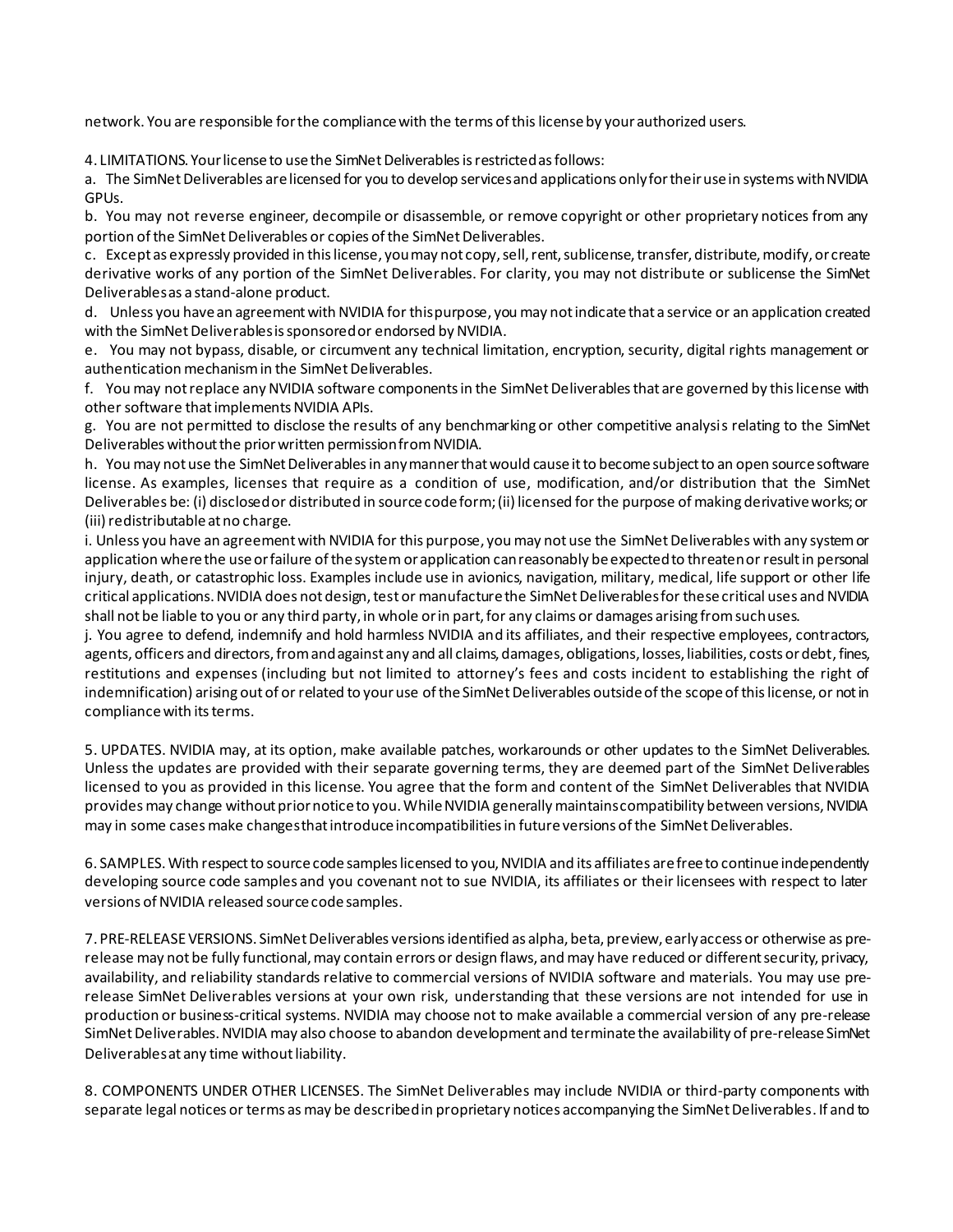the extent there is a conflict between the terms in this license and the license terms associated with the component, the license terms associated with the components control only to the extent necessary to resolve the conflict.

You acknowledge and agree that it is your sole responsibility to obtain any additional third-party licenses required to make, have made, use, have used, sell, import, and offer for sale your products or services that include or incorporate any thirdparty software and content relating to audio and/or video encoders and decoders from, including but not limited to, Microsoft, Thomson, Fraunhofer IIS, Sisvel S.p.A., MPEG-LA, and Coding Technologies. NVIDIA does not grant to you under this license any necessary patent or other rights with respect to any audio and/or video encoders and decoders.

Subject to the other terms of this license, you may use the SimNet Deliverables to develop and test applications released under Open Source Initiative (OSI) approved open source software licenses.

## 9. OWNERSHIP.

9.1 NVIDIA reserves all rights, title and interest in and to the SimNet Deliverables not expressly granted to you under this license. NVIDIA and its suppliers hold all rights, title and interest in and to the SimNet Deliverables, including their respective intellectual property rights. The SimNet Deliverables are copyrighted and protected by the laws of the United States and other countries, and international treaty provisions.

9.2 Subject to the rights of NVIDIA and its suppliers in the SimNet Deliverables, you hold all rights, title and interest in and to your services, applications and your derivative works of the source code delivered in the SimNet Deliverables including their respective intellectual property rights.

10. FEEDBACK. You may, but are not obligated to, provide to NVIDIA Feedback. "Feedback" means suggestions, fixes, modifications, feature requests or other feedback regarding the SimNet Deliverables. Feedback, even if designated as confidential by you, shall not create any confidentiality obligation for NVIDIA. NVIDIA and its designees have a perpetual, non-exclusive, worldwide, irrevocable license to use, reproduce, publicly display, modify, create derivative works of, license, sublicense, and otherwise distribute and exploit Feedback as NVIDIA sees fit without payment and without obligation or restriction of any kind on account of intellectual property rights or otherwise.

11. NO WARRANTIES. THE DEEPSTREAM DELIVERABLES ARE PROVIDED AS-IS. TO THE MAXIMUM EXTENT PERMITTED BY APPLICABLE LAW NVIDIA AND ITS AFFILIATES EXPRESSLY DISCLAIM ALL WARRANTIES OF ANY KIND OR NATURE, WHETHER EXPRESS, IMPLIED OR STATUTORY, INCLUDING, BUT NOT LIMITED TO, WARRANTIES OF MERCHANTABILITY, NON-INFRINGEMENT, OR FITNESS FOR A PARTICULAR PURPOSE. NVIDIA DOES NOT WARRANT THAT THE DEEPSTREAM DELIVERABLES WILL MEET YOUR REQUIREMENTS OR THAT THE OPERATION THEREOF WILL BE UNINTERRUPTEDOR ERROR-FREE, OR THATALL ERRORSWILLBECORRECTED.

12. LIMITATIONSOFLIABILITY. TO THE MAXIMUM EXTENT PERMITTED BY APPLICABLE LAW NVIDIA AND ITS AFFILIATES SHALL NOT BE LIABLE FOR ANY SPECIAL, INCIDENTAL, PUNITIVE OR CONSEQUENTIAL DAMAGES, OR FOR ANY LOST PROFITS, PROJECT DELAYS, LOSS OF USE, LOSS OF DATA OR LOSS OF GOODWILL, OR THE COSTS OF PROCURING SUBSTITUTE PRODUCTS, ARISING OUTOF OR IN CONNECTION WITH THIS LICENSE OR THE USE OR PERFORMANCE OF THE DEEPSTREAM DELIVERABLES, WHETHER SUCH LIABILITY ARISES FROM ANY CLAIM BASED UPON BREACH OF CONTRACT, BREACH OF WARRANTY, TORT (INCLUDING NEGLIGENCE), PRODUCT LIABILITY OR ANY OTHER CAUSE OF ACTION OR THEORY OF LIABILITY, EVEN IF NVIDIA HAS PREVIOUSLY BEEN ADVISED OF, OR COULD REASONABLY HAVE FORESEEN, THE POSSIBILITY OF SUCH DAMAGES. IN NO EVENT WILL NVIDIA'S AND ITS AFFILIATES TOTAL CUMULATIVE LIABILITY UNDER OR ARISING OUT OF THIS LICENSE EXCEED US\$10.00. THE NATURE OF THE LIABILITY OR THE NUMBER OF CLAIMS OR SUITS SHALL NOT ENLARGE OR EXTEND THIS LIMIT.

13. TERMINATION. Your rights under this license will terminate automatically without notice from NVIDIA if you fail to comply with any term and condition of this license or if you commence or participate in any legal proceeding against NVIDIA with respect to the SimNet Deliverables. NVIDIA may terminate this license with advance written notice to you, if NVIDIA decides to no longer provide the SimNet Deliverables in a country or, in NVIDIA's sole discretion, the continued use of it is no longer commercially viable. Upon any termination of this license, you agree to promptly discontinue use of the SimNet Deliverables